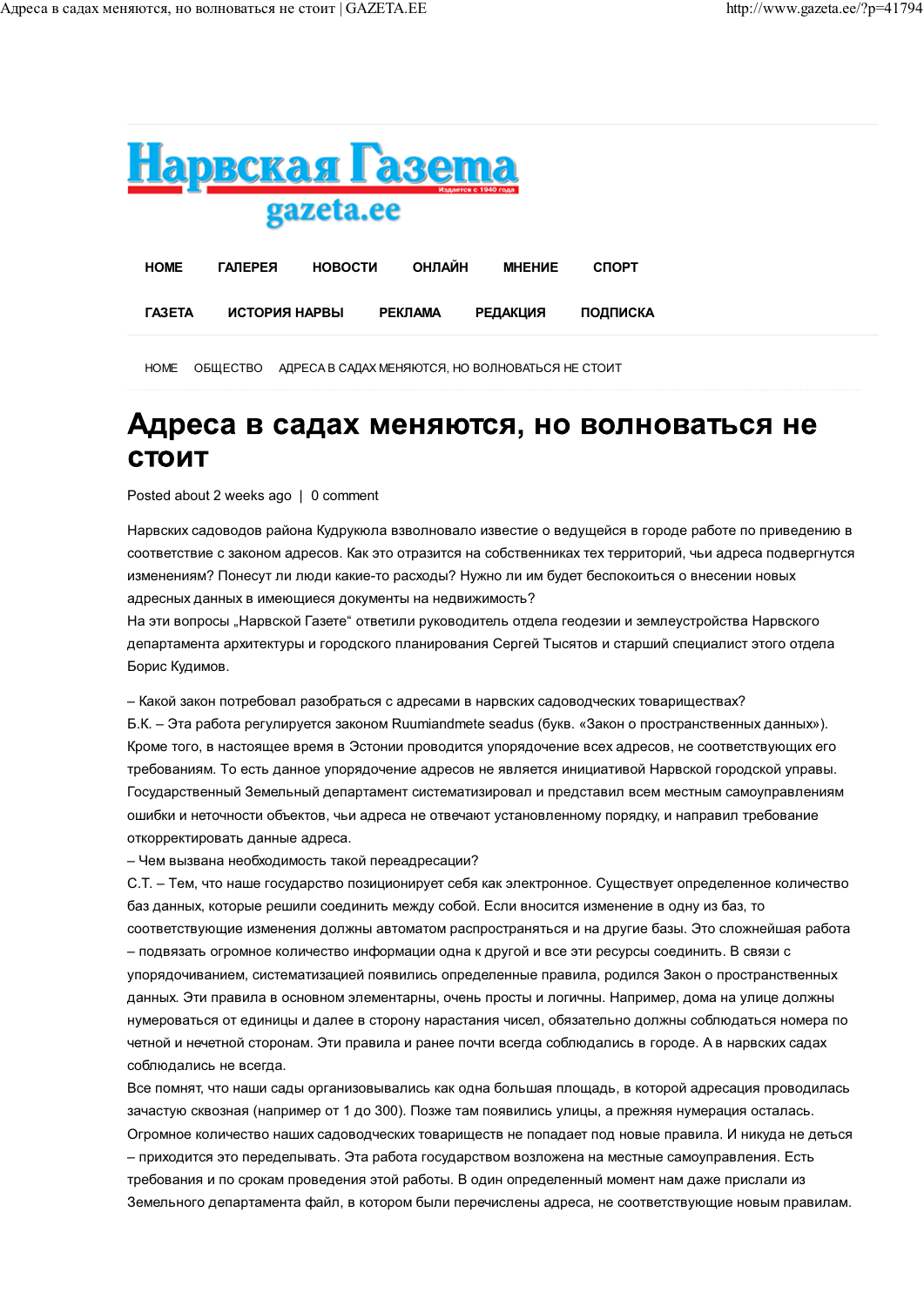В этом списке оказалось несколько тысяч адресов, находящихся на нашей административной территории. Причем там были не только садовые участки, но и квартирные товарищества,.

- Что делать людям?

СТ. - Ничего не надо делать. Достаточно следить за информацией в садоводческих товариществах. У кого-то, вполне возможно, и изменится адрес. Но о том, каким станет новый адрес, всех собственников, которых коснутся эти изменения, известят. В конечном итоге, это в интересах самого владельца объекта. Чтобы его дом никто, как говорится, "с собаками" не искал.

- Как именно собственник узнает, что его адрес изменен?

С.Т. - При такой массовой работе у нас есть определенные правила оповешения населения. Мы всех извещаем через председателей товариществ и сайт Департамента архитектуры и городского планирования. Этот процесс постепенно уже идет и еще будет продолжаться минимум в течение этого года.

– Где можно посмотреть, какой новый адрес будет у того или иного строения?

С.Т. - На сайте города, на страничке Департамента архитектуры и городского планирования вывешиваем соответствующие проекты. (Путь поиска на сайте Департамента архитектуры и городского планирования: www.narvaplan.ee: "Улицы города", "Упорядочивание адресов", "Садоводческие товарищества" – прим. "НГ"). Если нажать на конкретное садоводство, то получаем само решение о переименовании или его проект со старыми и новыми названиями. Там же есть схемы территорий со старой и новой нумерацией строений. Надо уточнить, что привязка к садоводческим товаришествам пока сохраняется только лишь для удобства оповещения и поиска адресатов. На самом деле садоводческое товарищество как таковое сейчас является юридическим лицом, которое обслуживает определенное количество недвижимостей. В Крепостной книге первоначально в адресах садоводческих участков присутствовало название товарищества, а потом его просто отменили. То есть абсолютная идентичность адреса соблюдается и без привязки к товариществам. - Не случится так, что названия улиц в разных садах совпадут?

С.Т. - Это запрещено и этот этап уже давно пройден, хотя его мало кто заметил. Переименование было осуществлено лет 15 тому назад, когда началась земельная реформа. Вы не найдете ни одной улицы с одинаковым названием в городе Нарве. Максимум что можно встретить похожее, это порядковые номера улиц Речная, Зеленая, Паэмурру.

– Вернемся к вопросам садоводов. Люди волнуются из-за того, что в их документах на недвижимость ее адрес будет не совпадать с вновь присвоенным...

С.Т. - И это напрасные переживания. На определенный момент нотариус берет информацию из Крепостной книги. Если сегодня человек оформил, например, дарственную, а завтра поменялся адрес этого участка, то это ничего не меняет. Кадастровая единица в Крепостной книге осталась под тем же регистровым номером, под которым она идентифицируется по всей Эстонии. Новой строчкой прописывается, каким стал этот адрес по данным Земельного департамента. Таким образом, привязка собственника к недвижимости не меняется и переадресация не несет для собственников никаких неудобств.

Если переадресация происходит во время нотариальной сделки, то при завершении таковой нотариус обязан зайти в регистр. чтобы перепроверить информацию. Увидев. что вчера, например, произошло переименование, он внесет соответствующие изменения в договор.

Наверное, чисто технически можно ожидать накладок. Например, когда у нас находятся дела по приватизации, по оформлению права застройки и одновременно принимаются решения о переименовании. Но эти нюансы больше касаются не собственников, а чиновников. Это уже наши заботы, потому что именно нам нужно учесть все эти изменения и ничего не пропустить. Выходим из положения просто: если принято решение по одному адресу, а таковой меняется, то прикладываем решение местного самоуправления об изменении адреса и дальнейшее производство ведем уже по новому адресу.

- Читатели интересуются, кто оплачивает внесение изменений в регистр?

Б.К. - Упорядочение адресных данных проводится местным самоуправлением через регистр ADS (заработал с 1 января 2012 года), который курируется государственным Земельным департаментом. В других регистрах (земельный кадастр, регистр строений, регистр народонаселения и т.д.) изменения адресных данных корректируются автоматически. Так как кадастровые признаки недвижимостей не изменяются, а в крепостном